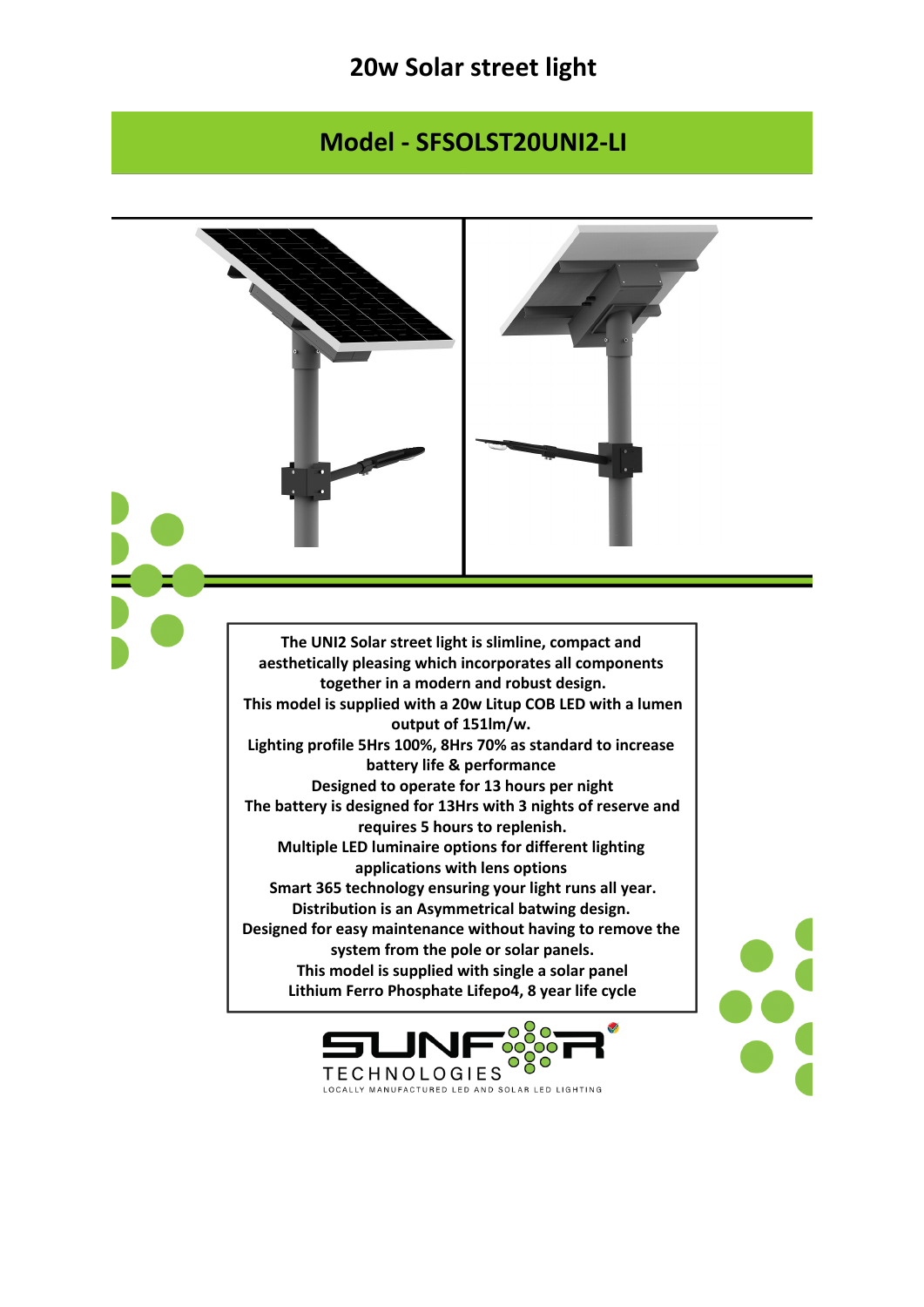## **Model - SFSOLST20UNI2-LI**

| <b>LIGHT</b>                                        | Power                                                                                                                                                 | 20W                           |
|-----------------------------------------------------|-------------------------------------------------------------------------------------------------------------------------------------------------------|-------------------------------|
|                                                     | LED                                                                                                                                                   | Litup                         |
|                                                     | IP Rating                                                                                                                                             | IP 65                         |
|                                                     | Flux @ CCT 5700 - 6000K                                                                                                                               | 3020lm                        |
|                                                     | CRI - Colour Rendering Index                                                                                                                          | 80                            |
|                                                     | Optical control                                                                                                                                       | Glass Lens                    |
|                                                     | Average Lifespan                                                                                                                                      | 8 years                       |
|                                                     | Operating temperature                                                                                                                                 | -30 Deg $\sim$ +45 Deg        |
|                                                     | Mounting height                                                                                                                                       | 5 meter above surface         |
|                                                     | Beam angle                                                                                                                                            | Asymmetric Batwing 140 x 70   |
|                                                     | Lumen per watt                                                                                                                                        | 151                           |
|                                                     | Pole to pole distance                                                                                                                                 | 22 meters                     |
| <b>BATTERY</b>                                      | Lithium Ferro Phosphate                                                                                                                               | Sharp                         |
|                                                     | Voltage                                                                                                                                               | 12.8v                         |
|                                                     | <b>Watt Hours</b>                                                                                                                                     | 444Wh                         |
|                                                     | Lifespan                                                                                                                                              | 2000 cycles                   |
| <b>SOLAR</b><br><b>PANEL</b>                        | Power                                                                                                                                                 | 80 <sub>w</sub>               |
|                                                     | Voltage                                                                                                                                               | 18 <sub>V</sub>               |
|                                                     | Maximum current Charging                                                                                                                              | 4.44 Amp                      |
| <b>CONTROLLER</b>                                   | method Dimming                                                                                                                                        | <b>PWM</b>                    |
|                                                     | parameters                                                                                                                                            | 100 / 70 / 50 & 30%           |
|                                                     | Day night sensor                                                                                                                                      | Integrated Day / Night sensor |
|                                                     | Lighting parameters                                                                                                                                   | 4 stage programmable          |
|                                                     | <b>Electrical parameters</b>                                                                                                                          | Temperature compensation      |
|                                                     |                                                                                                                                                       | Overheating, overcharging and |
|                                                     |                                                                                                                                                       | over discharging protections  |
| <b>BRACKETING</b><br>AND<br>BATTERY<br><b>BOXES</b> | A Grade steel treated with anti rust and powder coated<br>Manufactured in an SABS approved facility with<br>ISO 9001 - 3CR12 stainless steel optional |                               |
| <b>POLE</b>                                         | Galvanized with an option to powder coat - 6m (101mm - 89 collar)                                                                                     |                               |
| <b>WARRANTY</b>                                     | 3 years on all components - option to extend                                                                                                          |                               |